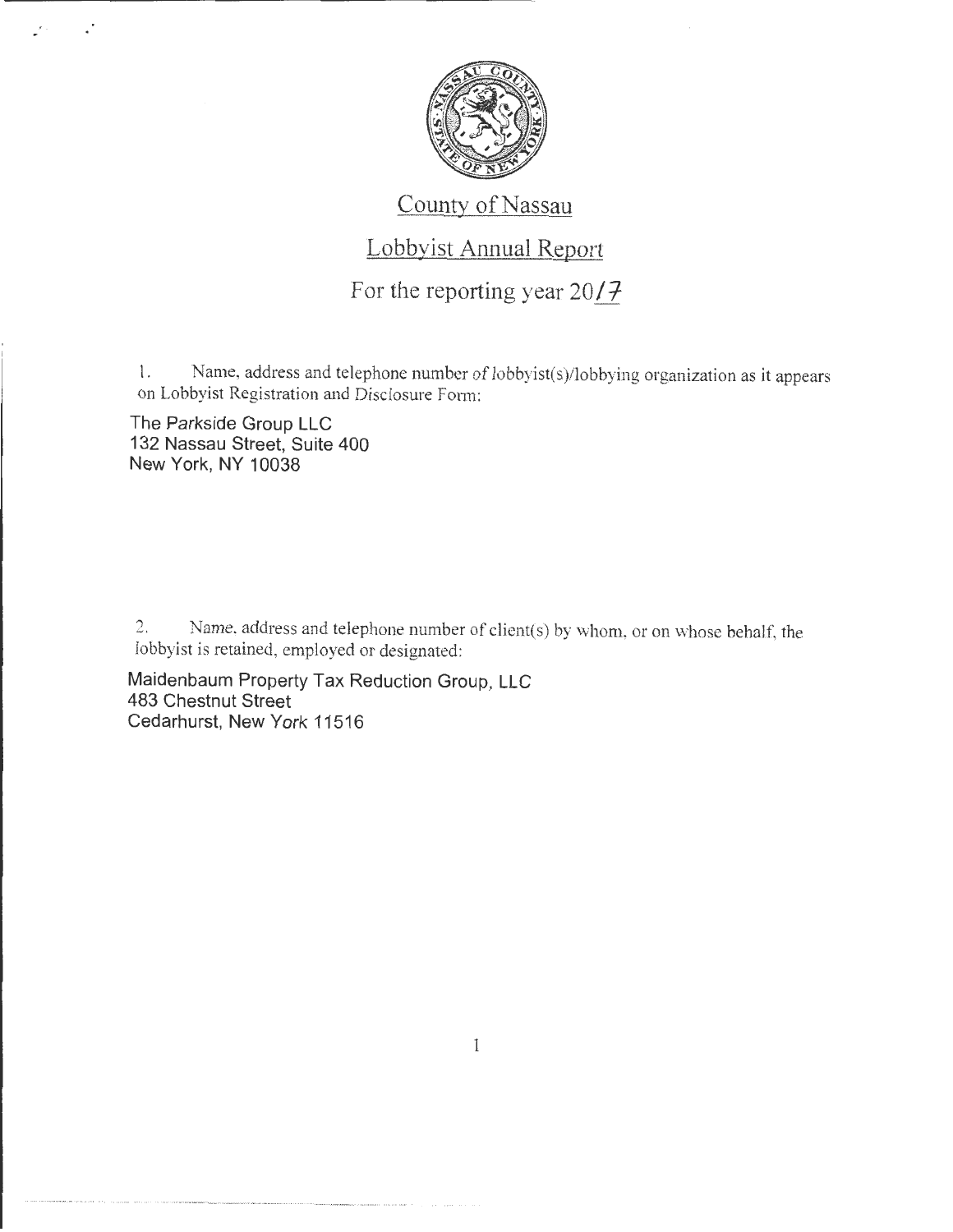3. A description of the subject or subjects on which each lobby ist retained, employed or designated by such client has lobbied:

Property Tax Assessment

 $\mathcal{L}$ 

 $\cdot$ 

4. Names of the persons and agencies before which such lobbyist has lobbied:

Legislator Laura Curran Legislator Kevan Abraham Legislator Joe Nicolello County Executive Mangano's office

5. List below amounts for any compensation paid or owed to the lobbyist during the prior year for the purposes of lobbying. Such amounts shall be detailed as to amount, to whom paid and for what purpose.

| Amount<br>7,500 | Details<br>June 2017 Compensation for Lobbying Services to Parkside |
|-----------------|---------------------------------------------------------------------|
| 7,500           | July 2017 Compensation for Lobbying Services to Parkside            |
| 7,500           | August 2017 Compensation for Lobbying Services to Parkside          |
| 7,500           | September 2017 Compensation for Lobbying Services to Parkside       |
| 7,500           | October 2017 Compensation for Lobbying Services to Parkside         |
| 7,500           | November 2017 Compensation for Lobbying Services to Parkside        |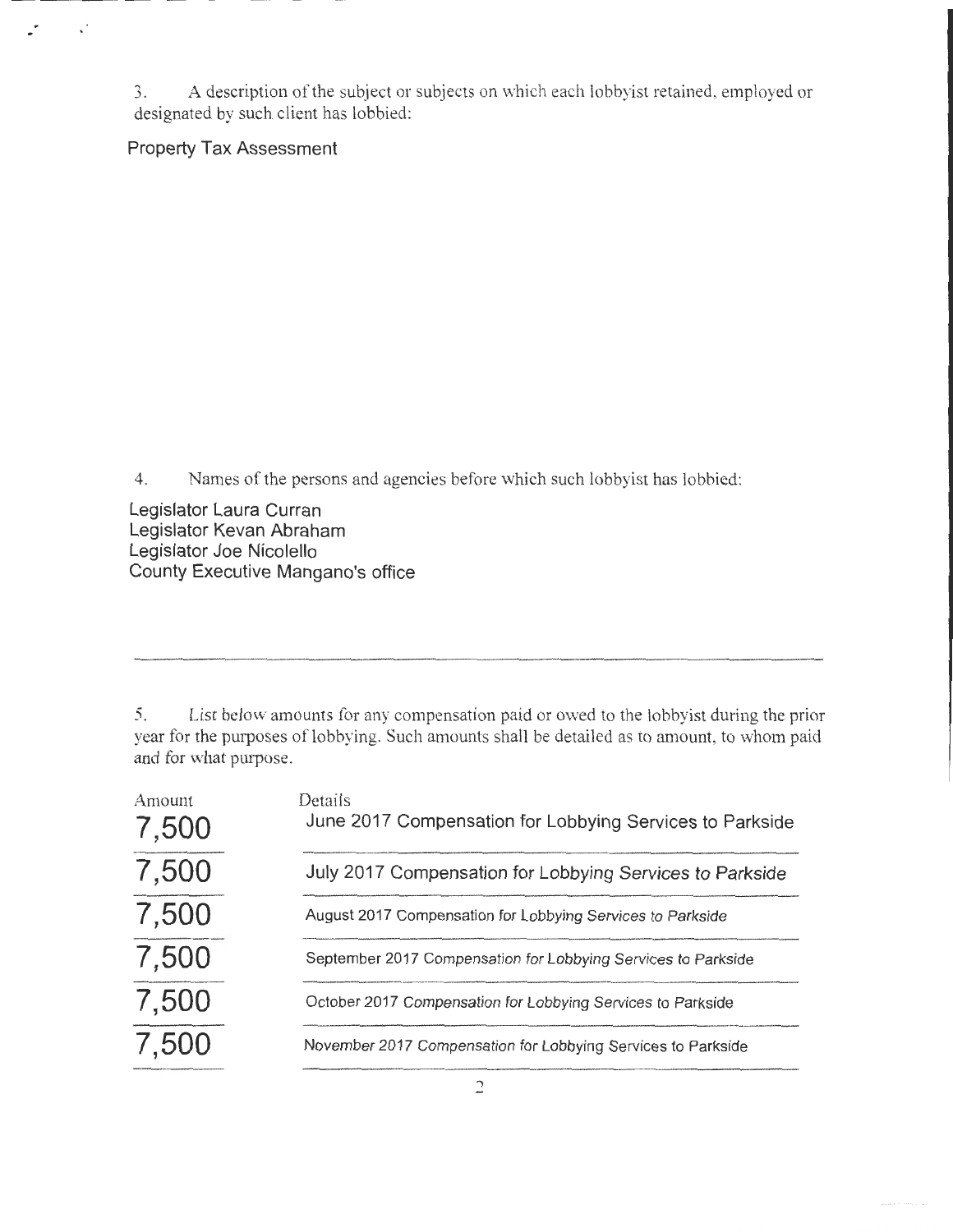| 7,500 | December 2017 Compensation for Lobbying Services to Parkside |
|-------|--------------------------------------------------------------|
|       |                                                              |
|       |                                                              |
|       |                                                              |
|       |                                                              |

 $\tilde{\phantom{a}}$ 

6. List below the cumulative total amounts earned for lobbying throughout the year: **52,500** 

7. List below the expenses incurred or expensed by lobbyist for the purpose of lobbying:

| Amount<br>$\Omega$ | Details |
|--------------------|---------|
|                    |         |
|                    |         |
|                    |         |
|                    |         |
|                    |         |
|                    |         |
|                    |         |
|                    |         |
|                    |         |
|                    |         |
|                    |         |
|                    |         |
|                    |         |